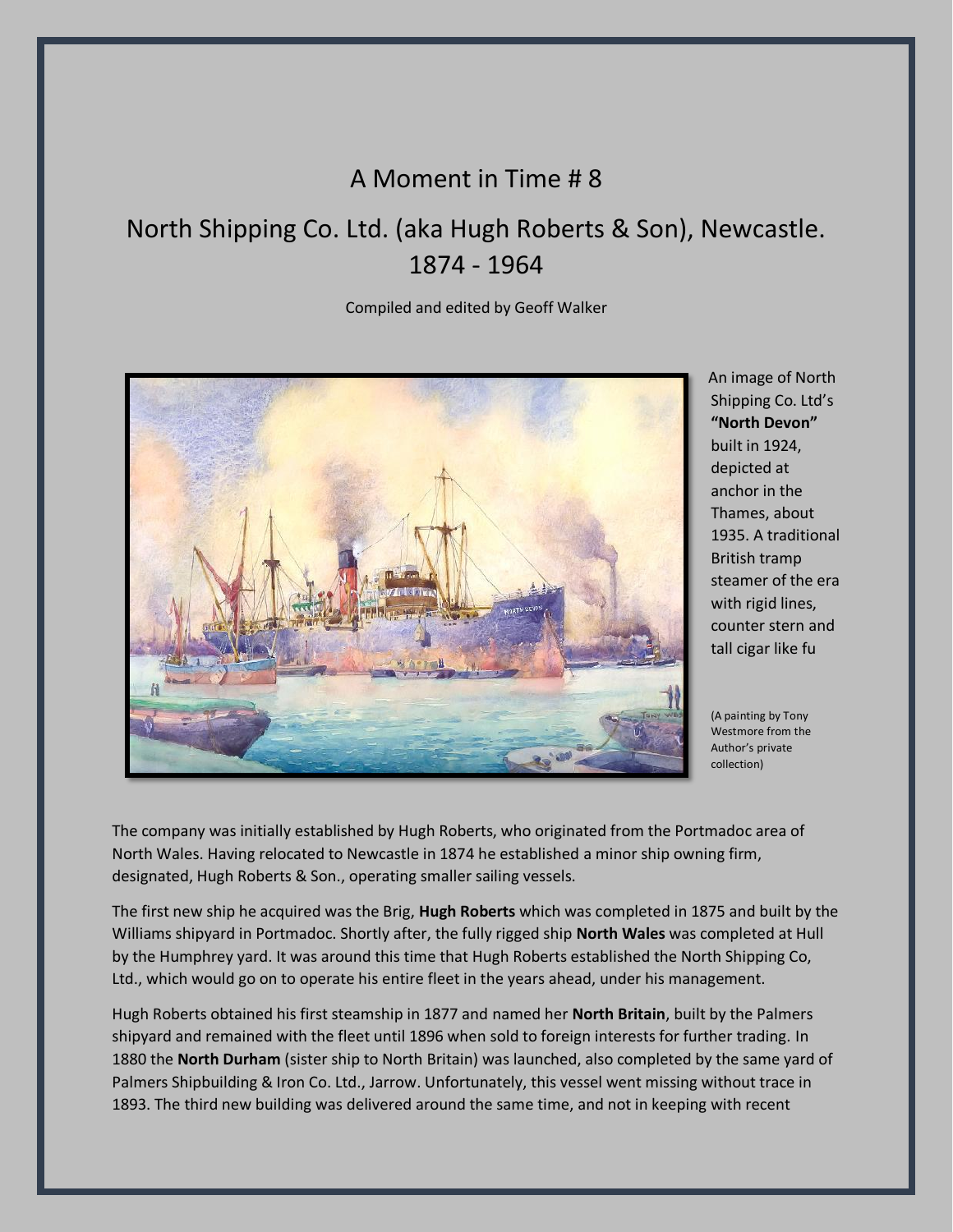traditions did not bear the name "North", instead she had originally been built for other owners under the name of **Orinso,** but Hugh Roberts retained the vessel's name.

In keeping with fleet expansion, there soon followed three more new ships, namely, North Cambria, North Anglia, and North Erin. All three being built by the Palmers Shipbuilding and Iron Co. Ltd in Jarrow in 1883. However, the freight and shipping market had become over tonnaged at this point, so the last three vessels spent time in lay-up on the Tyne, at various times, between 1883 – 1886

With the Company's move into steamships, the earlier sailing vessels had been disposed of and it was not long before trade became revitalized, at which time a further two steam tramp ships were ordered from the Readhead yard in South Shields. These ships were fitted with triple expansion steam engines and were named **North Flint** and **North Gwalia** during 1888. By this time, the fleet numbered some 8 steam ships.

North Shipping was not without its casualties; in 1893 the **North Durham** was lost in the Bay of Biscay. This was due to the shifting of her cargo of Barley whilst on passage from Fiume to Grimsby. Similarly, the **Orsino** was wrecked at Grampilieri in Italy, whilst on a trip from Stratoni to Philadelphia, in early 1898. Further adjustments to the fleet took place around the same time with the ships North Britain being sold to Italian owners, North Erin to Austria and North Cambria to French owners. Hence by 1900 the North Shipping fleet had been reduced to just three ships, namely, **North Anglia**, **North Flint** and **North Gwalia**. In 1904, the fleet side was further reduced due to the sale of the North Anglia to Japan, leaving only two ships in North's fleet.

However, whilst freight rates remained low the company retained its faith in tramp shipping with the expectation of future rises. It was based on this assumption that he ordered a 5000 dwt, steam tramp from Readheads which was delivered in mid-1905 and was named **North Gwalia** but she was sold to B.J.Sutherland, retaining her name of North Gwalia until she was lost in 1909, due to a collision off Great Yarmouth.

By this time freight rates had started to increase and profits could be expected so a 5,000 dwt, tramp was purchased from London owners in 1908 and renamed **North Britain**, the second North vessel to bear this name. The old **North Flin**t was disposed to Greek interests in 1910, leaving Hugh Roberts to concentrate on two larger tramps **North Wales** and **North Britain**, both of which yielded good returns until the outbreak of WW1.

In November 1914, following the outbreak of WW1, the North Wales was steaming on her way to Valparaso with a cargo of coal which she had loaded in Cardiff, encountered the German cruiser Dresden on 15<sup>th</sup> November, about 300 miles South West of Valparaso. The German warship engaged the North Wales with gun fire, quickly sinking her. The company replaced the ship with another which was renamed **North Cambria** and a further steam tramp which bore the name of **North Wales**. Sadly, both these vessels became marine casualties and were lost. The **North Wales** being torpedoed and sunk off the Scilly Isles with the loss of 30 lives, in October 2016 and the **North Cambria** sunk as a consequence of a collision in August 1918, 75 miles west of Ushant, whilst on a voyage from New York to Pallice (the French port for the City of La Rochelle) , carrying a cargo of steel railway lines.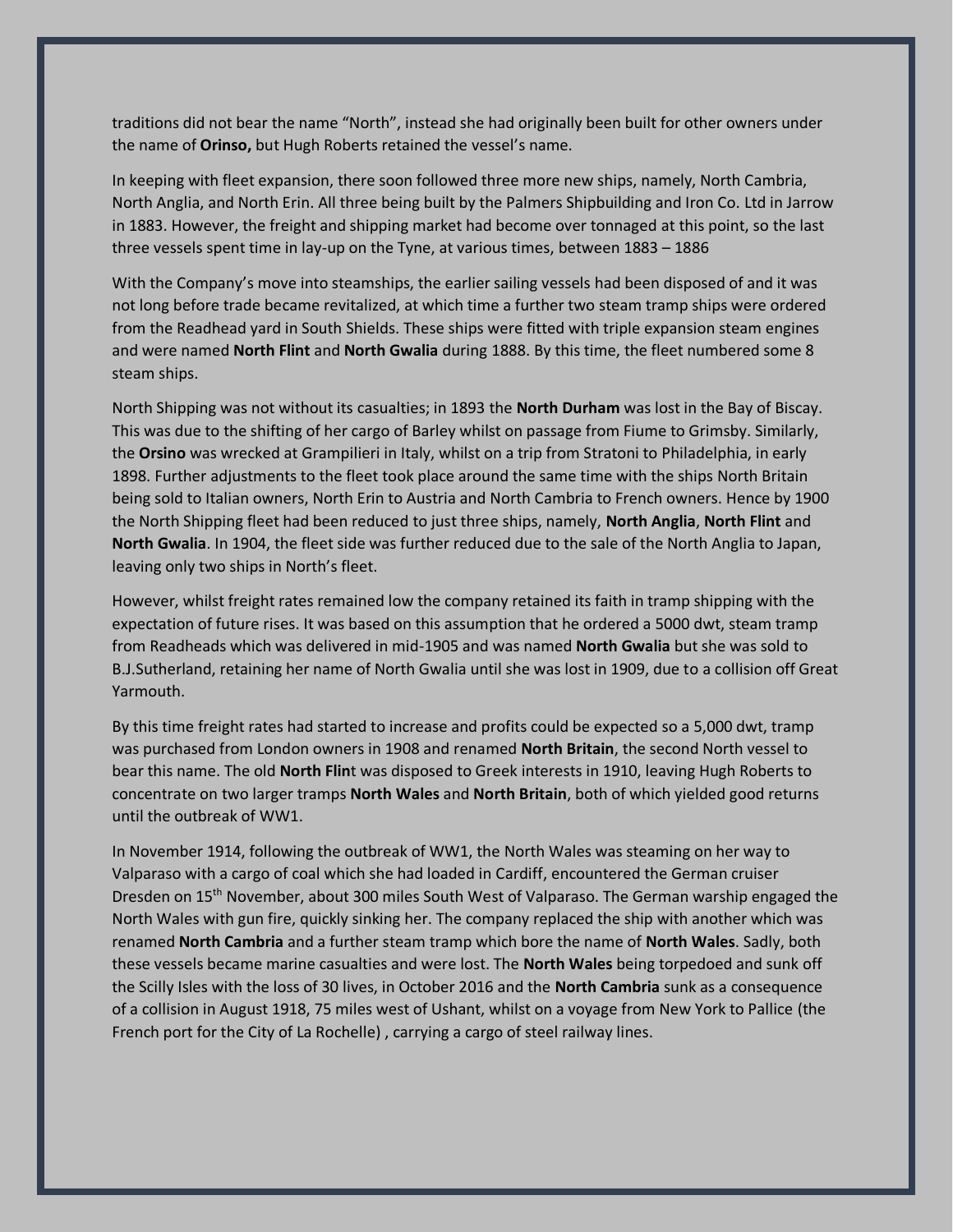

An early image of the **North Devon** showing her classic tramp ship profile. (unknown source)

At the conclusion of WW 1 the sole remaining ship in the fleet was **North Britain** but the fleet was brought back to strength by the purchase of a vessel from Tatems, the Cardiff ship owners in 1919, and renamed **North Anglia**, in 1921. During 1923 orders were placed with Readheads, of South Shields, for two new vessels of larger tonnage and differing design, but both ships had forward well decks. The first of this duo to be completed was the **North Cornwall** in March 1924, and the **North Devon** following in October 1924.

The fleet of four ships traded throughout the 1920s but the onset of the great depression of the 1930s proved the downfall of the older two vessels, North Britain (1907) and North Anglia (1910), both ships spending considerable time laid - up on the Tyne, before being sold to Latvian and Greek interests respectively. The two newer vessels continued successful trading, throughout the poor market period until freight rates recovered.

An order for a new 7000 dwt tramp was placed with Readhead in 1939, but did not complete building until December 1940, when she was named **North Britain** (the third ship to bear the name).In the interim the North Cornwall had sailed to Narvik to load a cargo of Iron but was scuttled when the Germans occupied Norway in April 1940.

Sadly, the newer North Britain was torpedoed and sunk by U.707 on 5th May,1943 in the North Atlantic in convoy from Glasgow to Halifax. The North Britain became a straggler after the convoy scattered and met her demise when attempting to rejoin the convoy. The prevailing weather was terrible, resulting in only 11 of the 42 crew members surviving. Only the **North Devon** lasted the war years, but the fleet had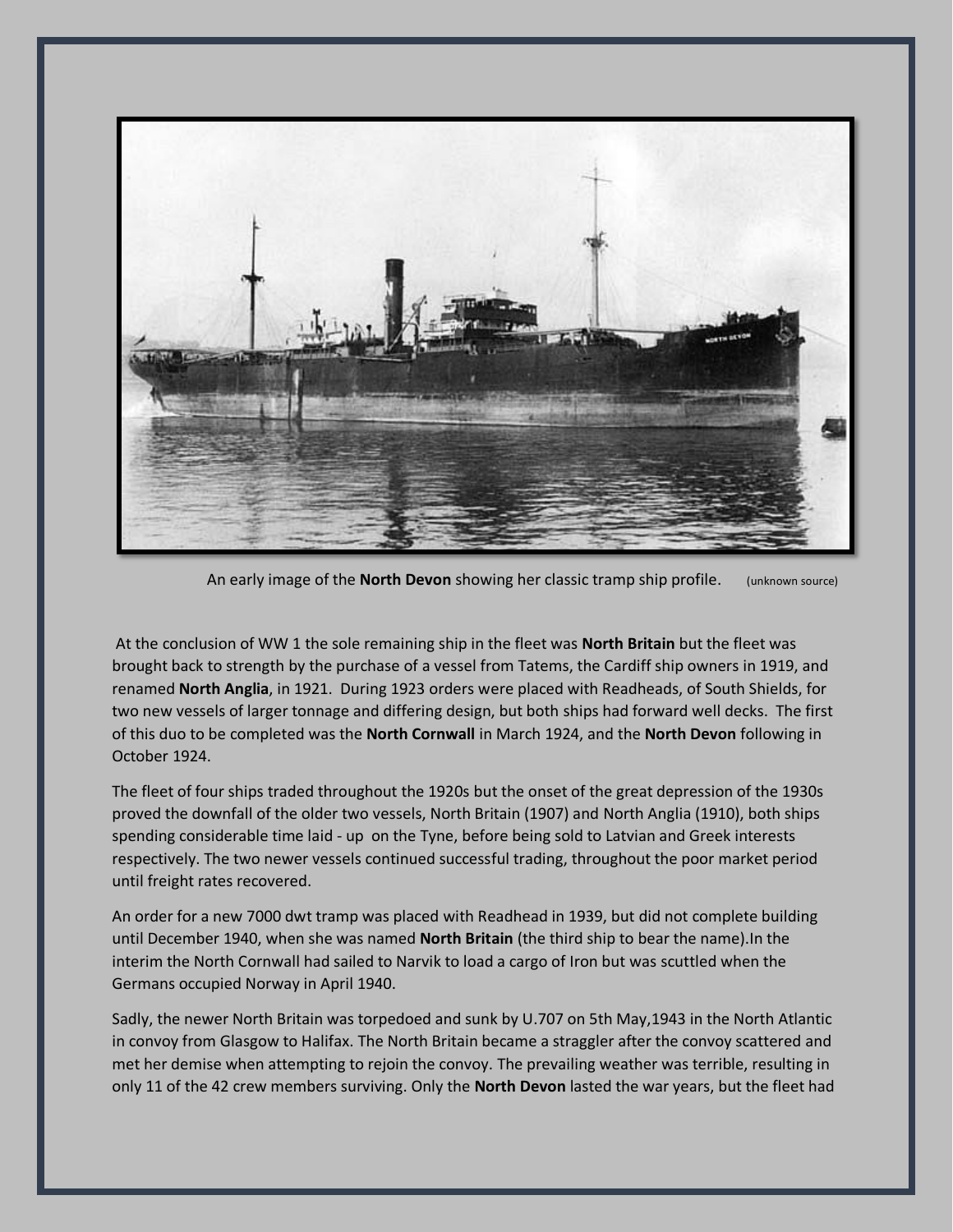been boosted with vessels EMPIRE WYCLIF and EMPIRE ENVOY in 1942, managed on behalf of the Ministry of War Transport. with the former being purchased in 1946 and renamed North Anglia (3rd).

The warbuilt FORT ALBANY and EMPIRE CYPRUS were managed between 1946/48 and then the latter was purchased and renamed **North Britain** (4th). The ageing vessel **North Devon** of 1924 vintage was sold to Greeks in 1950 and finally went to the breakers at Yawata in Japan during 1960. The FORT BELL was purchased in 1950 and renamed North Cambria but did not last long in the fleet, being sold to Japan a year later.



The last ship built for Hugh Roberts' North Shipping Company Ltd., was the **"North Devon"**, Built by Bartrams of Sunderland which they delivered in 1958.

(unknown source)

The two EMPIRE ships were joined by the new 10,121 dwt **North Cornwall** in 1954 from Bartrams of Sunderland. The ship was equipped with telescopic topmasts for the Manchester Ship Canal and had a Doxford type diesel engine giving a speed of 12.5 knots. A larger 11,450 dwt tramp was ordered from the same shipyard and was completed as **North Devon** (2nd) in May,1958. Her hull had been redesigned to maximize the power/speed ratio, and resulting from extensive tank testing, with only a third more power than her earlier sister ship she achieved 15.65 knots on acceptance trials. However, this was not achieved without additional building cost.

The 1954 built **North Co**r**nwall** was sold to Nigerian Green Line in 1959 and replaced by SCOTTISH TRADER from Trader Navigation Co. Ltd in 1960, being renamed **North Cambria** (4th). This tramp did not prove successful and caused the company numerous difficulties, so was sold out of the fleet after only three years of service.

The 'EMPIRE' ships were disposed of in 1960 and 1962, and in 1964 when only **North Devon** (2nd) remained in the fleet, North Shipping was taken over by fellow Newcastle shipowners Common Brothers. The white "N" on the funnel being replaced with a white "C". In 1964, the owners, Common Brothers, placed their DAGHESTAN (Blt 1957) temporarily under North Shipping Co. Ltd. and in 1967 the DAGHESTAN (Blt 1960). The name of the North Shipping Co. Ltd. was formally changed to the Hindustan Steam Shipping Co in 1968, which brought about the demise of another Tyne Side tramp ship operator.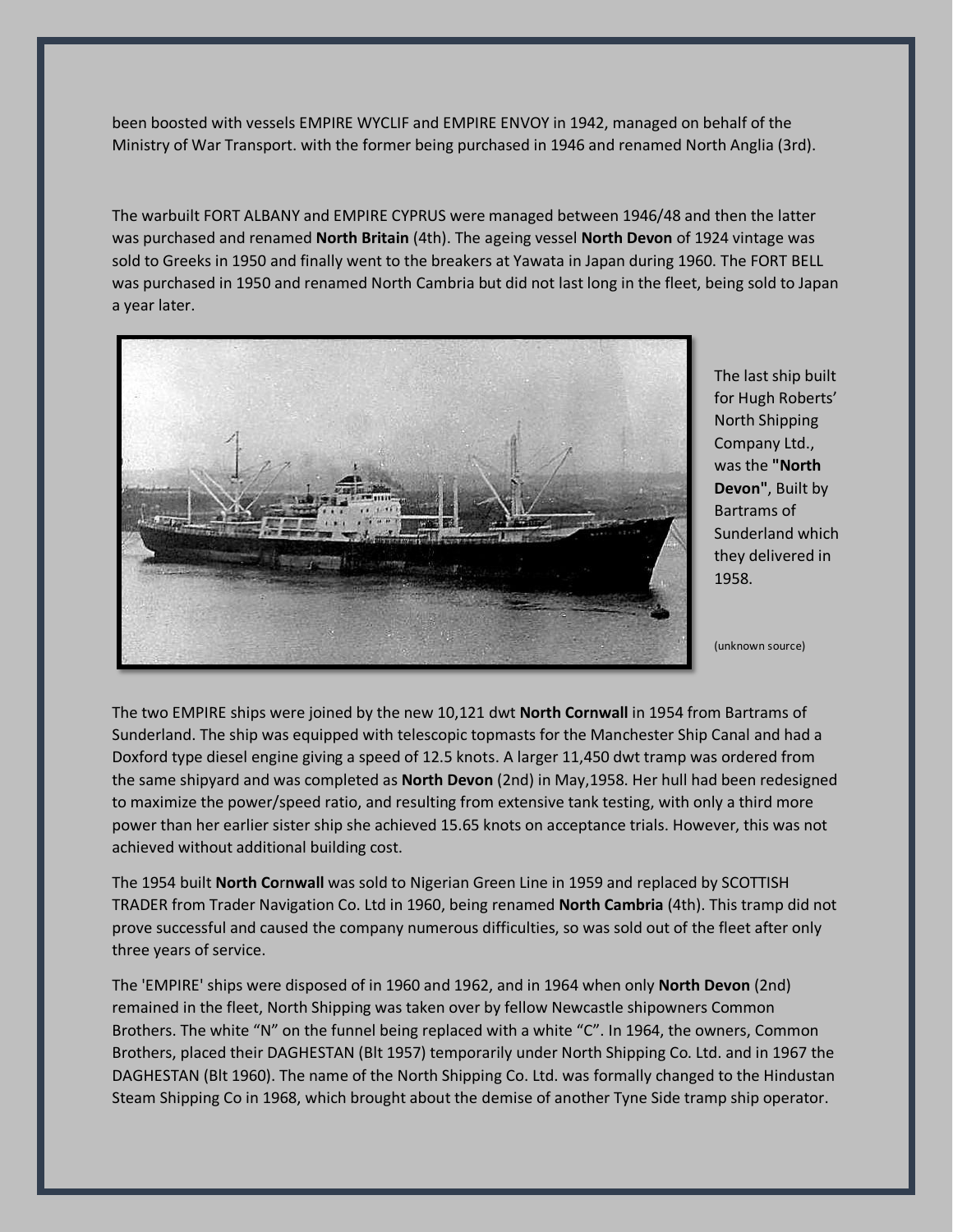# **North Shipping Company Ltd., Fleet List**



**Steam & Motor ships**

# **NORTH BRITAIN (1) (1877-1896)**

Iron single screw cargo steam ship

O.N. 77061 1,729gt 80.8 x 10.4 meters

C.2 Cyl

21.11.1877 launched, 1877 completed by Palmers Shipbuilding & Iron Co. Ltd., Jarrow on Tyne Yard No. 356 as NORTH BRITAIN for H. Roberts & Son, Newcastle. 1896 sold to C. Raggio renamed CHECCHINA. 1899 sold to Commerciale Italiana renamed DIANA. 1910 sold to A. Parodi renamed AVANTI. 22.12.1916 missing probably torpedoed and sunk north off Corunna.

## **NORTH DURHAM (1880-1893)**

Iron single screw cargo steam ship

O.N. 82782 1,890gt 80.9 x 10.8 metres

C.2 Cyl.

14.7.1880 launched, 8.1880 completed by Palmers Shipbuilding & Iron Co. Ltd., Jarrow on Tyne Yard No. 419 as NORTH DURHAM for H. Roberts & Son, Newcastle. 17.12.1893 passed Peniche and went missing.

# **ORSINO (1880-1898)**

Iron single screw cargo steam ship

O.N. 82797 2,048gt 86.6 x 10.7 metres

C.2 Cyl.

10.7.1880 launched, 10.1880 completed by R. Thompson & Sons, Southwick Yard No. 103 as ORSINO for H. Roberts & Son, Newcastle. 7.3.1898 wrecked at Grampilieri, Sicily.

# **NORTH CAMBRIA (1) (1882-1899)**

Iron single screw cargo steam ship

O.N. 85100 1,969gt

C.2 Cyl

6.12.1881 launched, 1.1882 completed by Palmers Shipbuilding & Iron Co. Ltd., Jarrow on Tyne Yard No. 465 as NORTH CAMBRIA for H. Roberts & Son, Newcastle. 1899 sold to E. Hulin renamed SAINT WANDRILLE 1908 sold to Blas de Otero & Co. renamed GIPUZKOA. 25.1.1910 wrecked Algorta.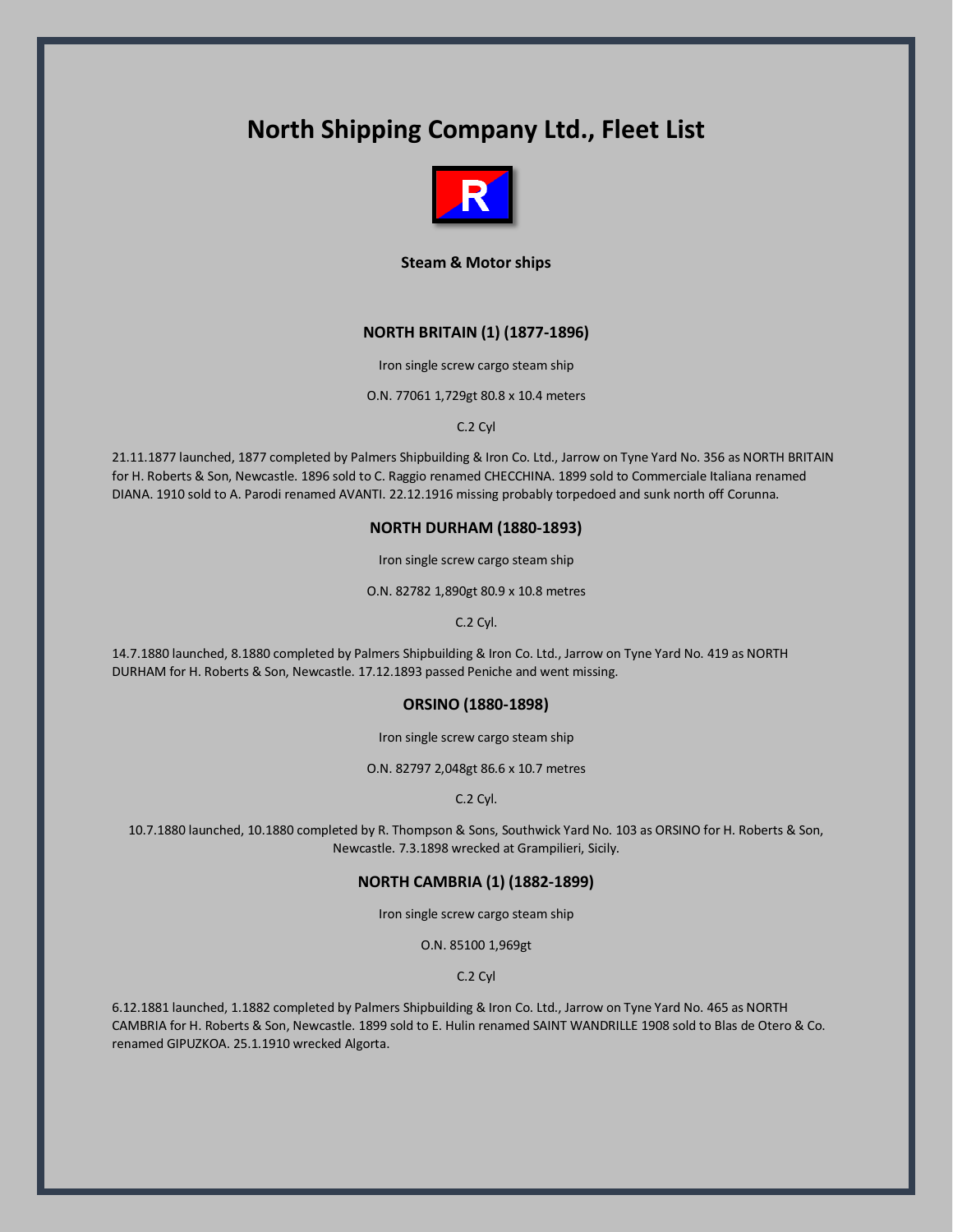## **NORTH ANGLIA (1) (1883-1905)**

Iron single screw cargo steam ship

O.N. 87148 2,081gt

C.2 Cyl.

9.7.1883 launched, 8.1883 completed by Palmers Shipbuilding & Iron Co. Ltd., Jarrow on Tyne Yard No. 506 as NORTH ANGLIA for H. Roberts & Son, Newcastle. 1905 sold renamed KINJIO MARU. 23.8.1905 sunk in collision off Himejima.

# **NORTH ERIN (1883-1897)**

Iron single screw cargo steam ship

O.N. 89505 2,078gt

C.2 Cyl

3.11.1883 launched, 12.1883 completed by Palmers Shipbuilding & Iron Co. Ltd., Jarrow on Tyne Yard No. 520 as NORTH ERIN for H. Roberts & Son, Newcastle. 19.6.1897 damaged by fire 178nm from Tarento and scuttled 20.6.1897.

# **NORTH FLINT (1888-1910)**

Steel single screw cargo steam ship

O.N. 95499 2,171gt, 3,408dwt 88.4x 11.9 metres

T.3 Cyl.

22.10.1888 launched, 12.1888 completed by John Readhead and Sons, South Shields Yard No. 242 as NORTH FLINT for H. Roberts & Son, Newcastle. 1910 sold to T. Pangalos renamed THEODOROS. 1915 sold to N.K. Stroyberg renamed PAUL PAGH. 1916 sold to V. Egenfeldt Nielsen renamed DANEBROG. 1923 sold to C.E.G. Faber renamed DANIA. 2.1936 broken up at Copenhagen.

# **NORTH GWALIA (1888-1909)**

Steel single screw cargo steam ship

O.N. 95516 2,233gt, 3,408dwt 88.4 x 11.9 metres

T.3 Cyl.

20.10.1888 launched, 12.1888 completed by John Readhead and Sons, South Shields Yard No. 243 as NORTH GWALIA for H. Roberts & Son, Newcastle. 25.4.1909 sunk in collision off Great Yarmouth.

# **NORTH WALES (2) (1905-1914)**

Steel single screw cargo steam ship

O.N. 122825 3,691gt, 6,268dwt 105.8 x 15.0 metres

T.3 Cyl.

19.6.1905 launched, 8.1905 completed by John Readhead and Sons, South Shields Yard No. 386 as NORTH WALES for H. Roberts & Son, Newcastle. 16.11.1914 sunk by German cruiser Dresden 360nm SWx 0.25W from Valparaiso.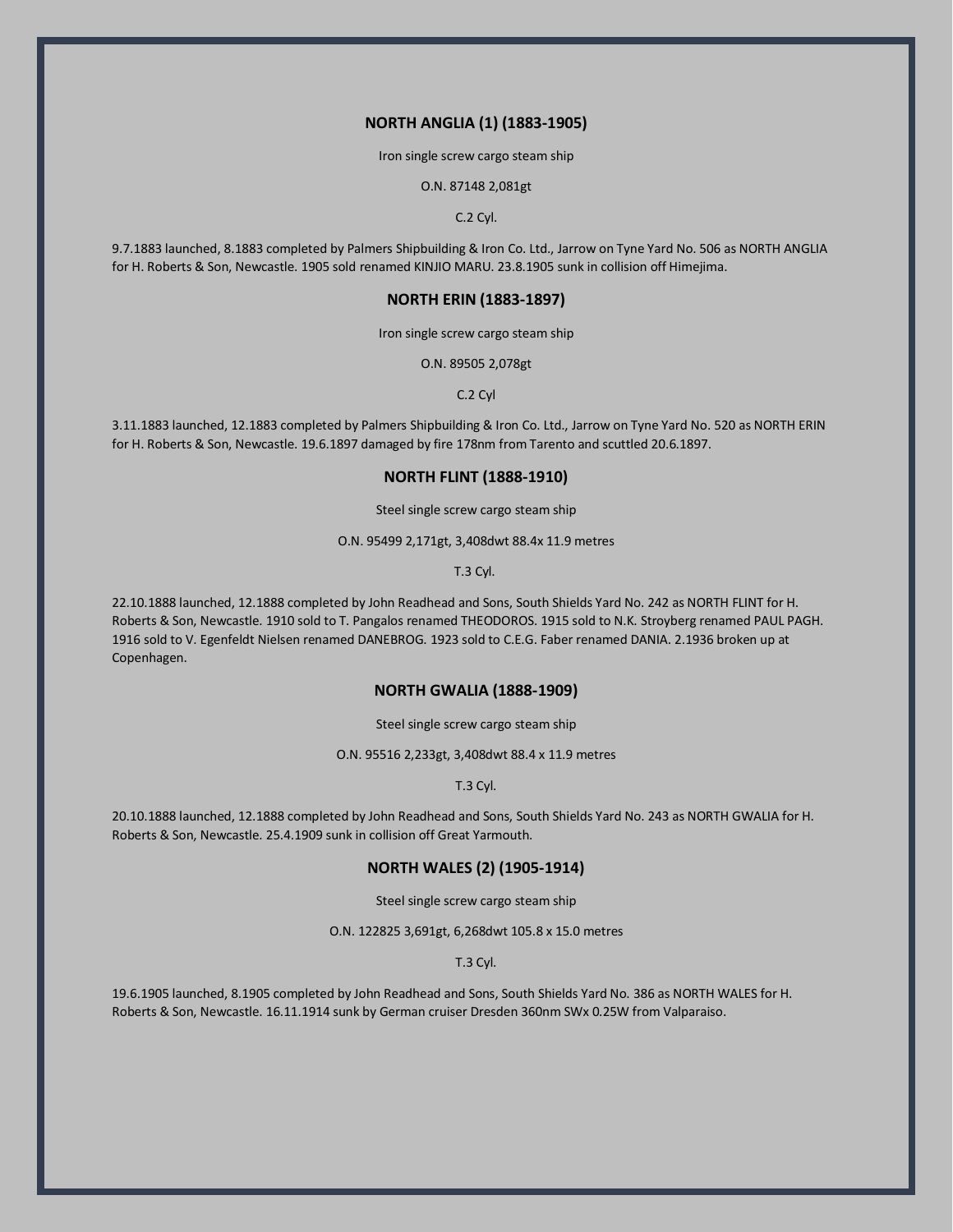# **NORTH BRITAIN (2) (1909-1932)**

Steel single screw cargo steam ship

O.N. 125631 3,676gt 105.6 x 15.5 metres

T.3 Cyl.

24.9.1907 launched, 10.1907 completed by Bartram & Sons Ltd., Sunderland Yard No. 209 as BALTIC EXCHANGE for A. Low, Son & Carter, London. 1909 sold to H. Roberts & Son, Newcastle renamed NORTH BRITAIN. 1932 sold to Latvian Shipping Co. renamed ARIJA. 1941 seized by Germans renamed WARTHELAND. 12.12.1944 bombed and sunk at Daviken, Nordfjord.

# **NORTH CAMBRIA (2) (1915-1918)**

Steel single screw cargo steam ship

O.N. 125636 3,577gt 348.5 x 49.5 feet (106.2 x 15.1 metres)

T.3 Cyl. by Richardson Westgarth & Company, Middleton, Hartlepool

28.8.1907 launched, 10.1907 completed by Furness, Withy & Co. Ltd., Middleton, West Hartlepool Yard No. 305 as CALCUTTA for s.s. Calcutta Co. Ltd. (Nelson, Donkin & Co.), London. 1915 sold to H. Roberts & Son, Newcastle renamed NORTH CAMBRIA. 1.8.1918 sunk in collision on passage New York for La Pallice with railway material.

# **NORTH WALES (3) (1915-1916)**

Steel single screw cargo steam ship

O.N. 129056 4,072gt 96.2 x 15.5 metres

T.3 Cyl.

27.10.1909 launched, 12.1909 completed by J.L. Thompson & Sons, Sunderland Yard No. 469 as WAKEFIELD for Harris & Dixon, London. 1915 sold to H. Roberts & Son, Newcastle renamed NORTH WALES. 26.10.1916 torpedoed and sunk by German submarine off Scilly Isles, 30 lives lost.

# **NORTH ANGLIA (2) (1922-1933)**

Steel single screw cargo steam ship

O.N. 128512 3,562gt 362.3 x 51 feet (110.4 x 15.5 metres)

T.3 Cyl. by North East Marine Engineering, Sunderland

24.5.1910 launched, 7.1910 completed by Craig, Taylor & Co., Stockton on Tees Yard No. 135 as BIDEFORD for Tatem Steam Navigation Co. Ltd. (W. J. Tatem & Co.), Cardiff. 1918 transferred to Atlantic Shipping & Trading Co. Ltd. (W. J. Tatem & Co.), Cardiff. 1922 sold to North Shipping Co. Ltd. (H. Roberts & Son), Newcastle renamed NORTH ANGLIA. 1933 sold to M. A. Embiricos, Andros, Greece renamed CORINTHIAKOS. 20.11.1942 torpedoed and sunk by German submarine U.181 when 56 miles ESE of Inhace Light (25.42S 33.27E) on passage Lourenço Marques for Aden with coal.

# **NORTH CORNWALL (1) (1924-1940)**

Steel single screw cargo steam ship

O.N. 148058 4,304gt, 7,710dwt 116.1 x 15.9 metres

T.3 Cyl. by John Readhead and Sons Ltd., South Shields

21.2.1924 launched, 3.1924 completed by John Readhead and Sons Ltd., South Shields Yard No. 474 as NORTH CORNWALL for North Shipping Co. Ltd. (H. Roberts & Son), Newcastle. 15.4.1940 scuttled at Narvik.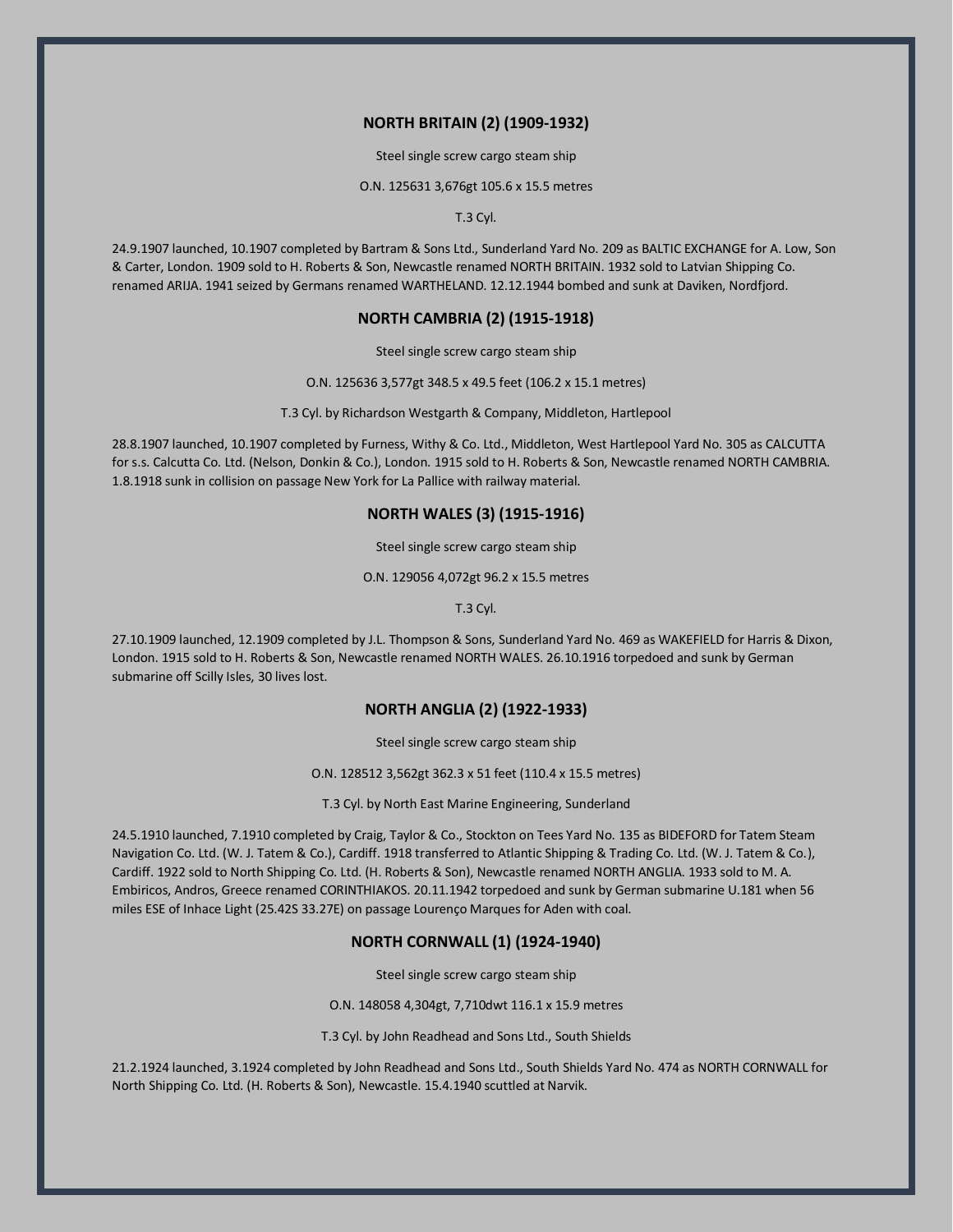## **NORTH DEVON (1) (1924-1950)**

Steel single screw cargo steam ship

O.N. 148096 3,658gt, 6,510dwt 109.7 x 15.2 metres

T.3 Cyl. by John Readhead and Sons Ltd., South Shields

1.9.1924 launched, 10.1924 completed by John Readhead and Sons Ltd., South Shields Yard No. 477 as NORTH DEVON for North Shipping Co. Ltd. (H. Roberts & Son), Newcastle. 1950 sold to G.D. Chalkias renamed AGHIOS SPYRIDON. 1952 sold to Apostolpaul renamed THEOFOROS. 1956 sold to Potamianos Bros renamed LENKO. 1958 sold to Sapap renamed AIS GIANNIS. 15.5.1960 broken up at Yawata.

## **NORTH BRITAIN (3) (1940-1943)**

Steel single screw cargo steam ship

O.N. 165801 4,635gt 123.6 x 16.3 metres

### **T.3 Cyl. by North Eastern Marine Engineering Co. Ltd., Newcastle**

16.9.1940 launched, 11.1940 completed by John Readhead and Sons Ltd., South Shields Yard No. 519 as NORTH BRITAIN for North Shipping Co. Ltd. (H. Roberts & Son), Newcastle. 5.5.1943 torpedoed and sunk by German submarine U.707 on voyage Glasgow to Halifax with firebricks and fireclay, 34 lives lost.

# **NORTH ANGLIA (3) (1946-1960)**

Steel single screw cargo steam ship

O.N. 168923 6,966gt, 10,214dwt 134.1 x 17.4 metres

#### **T.3 Cyl. by North Eastern Marine Engineering Co. Ltd., Newcastle**

28.7.1941 launched, 9.1941 completed by Short Bros., Sunderland Yard No. 467 as EMPIRE WYCLIF for Ministry of War Transport, managed by Dene Shipping Co. 1942 managed by Hugh Roberts & Son. 1946 sold to North Shipping Co. Ltd. (H. Roberts & Son), Newcastle renamed NORTH ANGLIA. 1960 sold to Mariner Shipping Co., Hong Kong renamed HAPPY MARINER. 1962 sold to Ideal Shipping Co, Hong Kong. 1965 sold to Isis Shipping Co., Nassau. 1966 sold to Vanguard Shipping Co., Hong Kong. 1.2.1967 broken up at Hirohata.

## **NORTH BRITAIN (4) (1948-1962)**

Steel single screw cargo steam ship

O.N. 169523 7,200gt, 10,000dwt 136.5 x 17.1 metres

#### **T.3 Cyl. by Duncan Stewart & Co. Ltd., Glasgow**

18.4.1945 launched, 18.6.1945 completed by Lithgows Ltd., Port Glasgow Yard No. 1005 as EMPIRE CYPRUS for Ministry of War Transport (managed by Charlton, McAllum & Co.). 1947 managed by Hugh Roberts & Son. 1948 sold to North Shipping Co. Ltd. (H. Roberts & Son), Newcastle renamed NORTH BRITAIN. 1962 sold to United China Shipping, Hong Kong renamed JESSELTON BAY. 2.4.196 broken up at Kaohsiung.